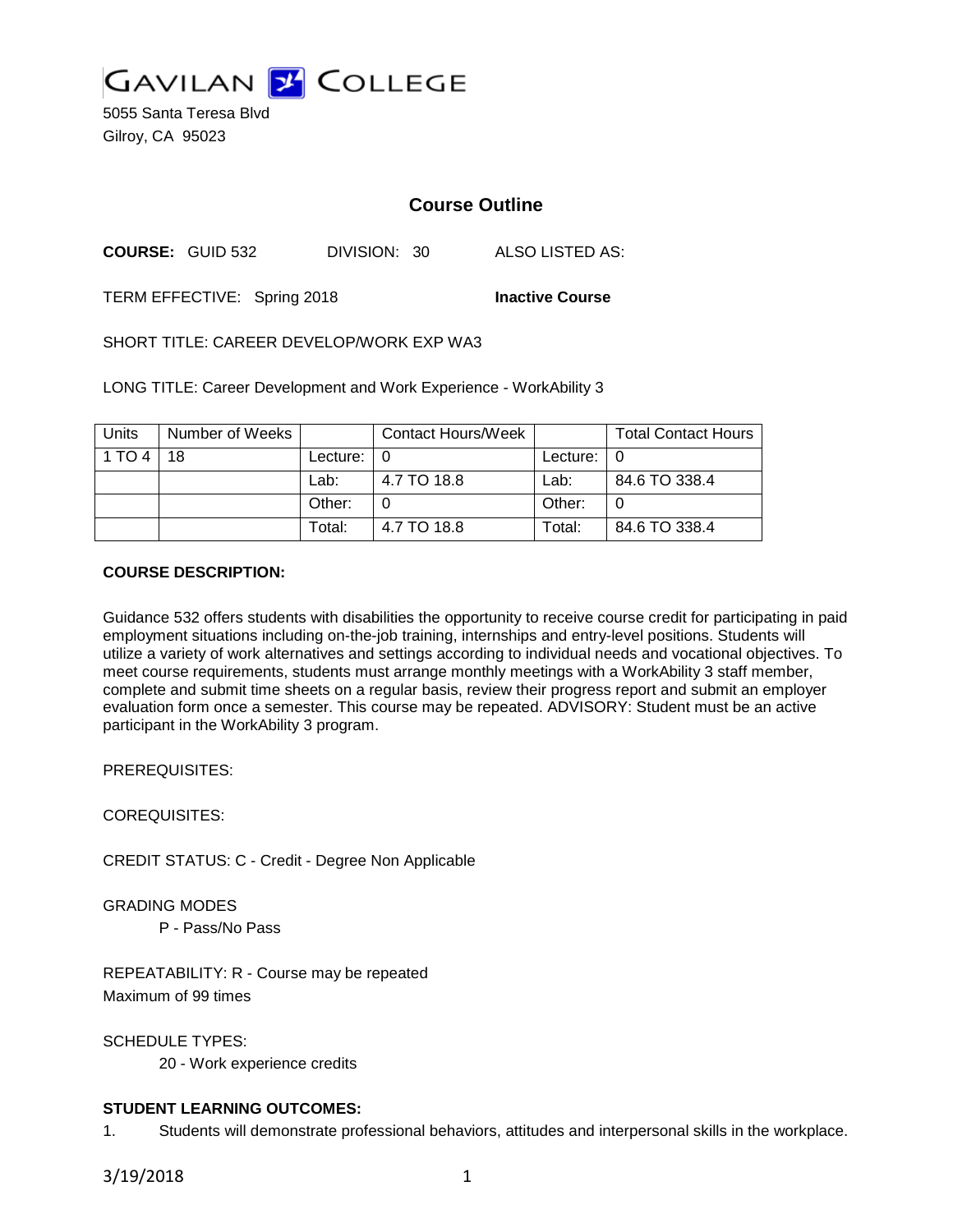Measure: Employer evaluation; Individual conferences; Self-evaluation  $PIO$ ILO: 1.1, 4.2, 6.2 GE-LO: Anticipated Year of Assessment:

2. Students will interact successfully with coworkers, customers and supervisors by using effective communication skills both verbally and in writing.

Measure: Employer evaluation; Workplace observation by WA3 staff member PLO: ILO: 1.2, 1.5, 3.1, 4.1 GE-LO: Anticipated Year of Assessment:

3. Students will apply critical thinking to make important decisions about issues of concern within the context of a competitive and increasingly changing global marketplace.

Measure: Individual conferences; Self- evaluation

PLO: ILO: 2.3, 3.1, 6.3 GE-LO: Anticipated Year of Assessment:

# CONTENT, STUDENT PERFORMANCE OBJECTIVES, OUT-OF-CLASS ASSIGNMENTS

Inactive Course: 02/26/2018

1 Hours

Content: Orientation to the WorkAbility 3 Program and GUID 532 course expectations.

Student Performance Objectives (SPO): The student will explain class requirements and create a plan in order to accomplish job/task assignments.

Out-of-Class Assignments: Student will employ job skills at his/her work site.

75 -300 Hours Content: The content of this course is designed to assist individuals with the ongoing development and retention of employment skills in accordance with his/her Individualized Plan for Employment (IPE). Students will be expected to meet regularly with the instructor to establish vocational goals and plan activities directly related to his/her occupational aspirations. Students will record and report their work hours on a monthly basis to the instructor and arrange for an observation/assessment by their immediate supervisor.

Student Performance Objectives (SPO): 1. The student will interpret feedback received from his/her supervisor and instructor and describe his/her work related strengths and weaknesses. 2. Students will demonstrate their progress by applying their knowledge and abilities to real life situations. 3. Students will evaluate their own job performance.

Out-of-Class Assignments: The student will illustrate appropriate employee work habits, responsibilities, attitudes and behaviors on the job.

Content: The student will earn credit while gaining work experience on the job. The hours will be tabulated according to the chart below:

75 hours per semester = 1 unit of credit.

150 hours per semester = 2 units of credit.

225 hours per semester = 3 units of credit.

300 hours per semester = 4 units of credit.

3/19/2018 2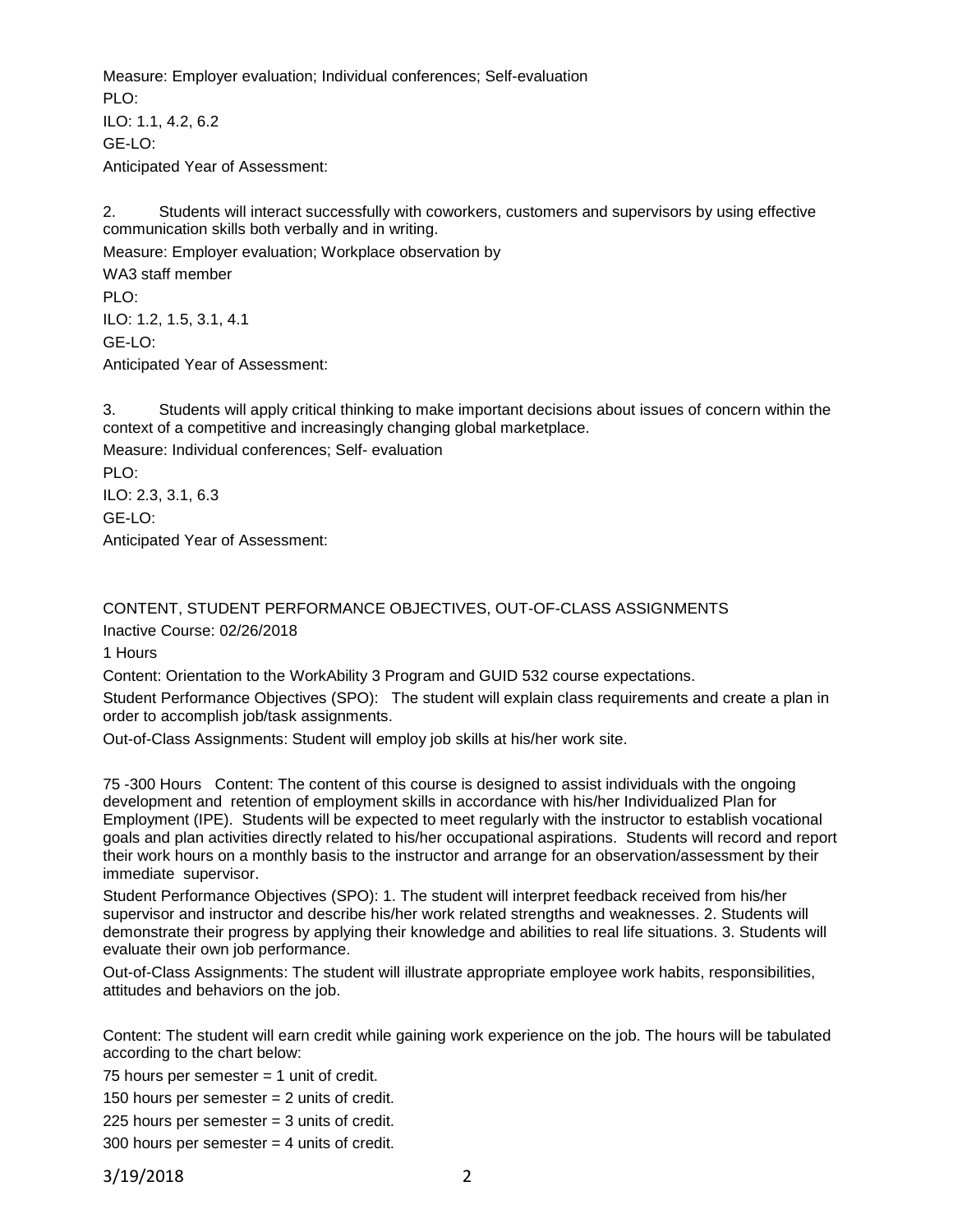Student Performance Objectives (SPO): The student will calculate his/her work hours once per month and create a way of tracking his/her time.

Out-of-Class Assignments: Students will collect their weekly work attendance.

2 Hours:

Final

Student Performance Objectives (SPO): 1. The student will report his/her total hours for the semester to the instructor. 2. The student will prepare a comprehensive summary of progress made toward achieving greater career awareness and reaching his/her vocational ambitions.

#### **METHODS OF INSTRUCTION:**

1. Individual conferences with WorkAbility 3 staff member; 2. Completion and submission of time sheets on a monthly basis; 3. Demonstration/Observation of workplace; 4. Employer evaluation.

#### **METHODS OF EVALUATION:**

CATEGORY 1 - The types of writing assignments required: Percent range of total grade: 5 % to 10 % Written Homework

CATEGORY 2 - The problem-solving assignments required: Percent range of total grade: % to %

CATEGORY 3 - The types of skill demonstrations required: Percent range of total grade: 65 % to 75 % Field Work Performance Exams

CATEGORY 4 - The types of objective examinations used in the course: Percent range of total grade: % to %

CATEGORY 5 - Any other methods of evaluation: Individual conferences with the instructor. Percent range of total grade: 10 % to 15 %

## **REPRESENTATIVE TEXTBOOKS:**

#### **ARTICULATION and CERTIFICATE INFORMATION**

Associate Degree: CSU GE: IGETC: CSU TRANSFER: Not Transferable UC TRANSFER: Not Transferable